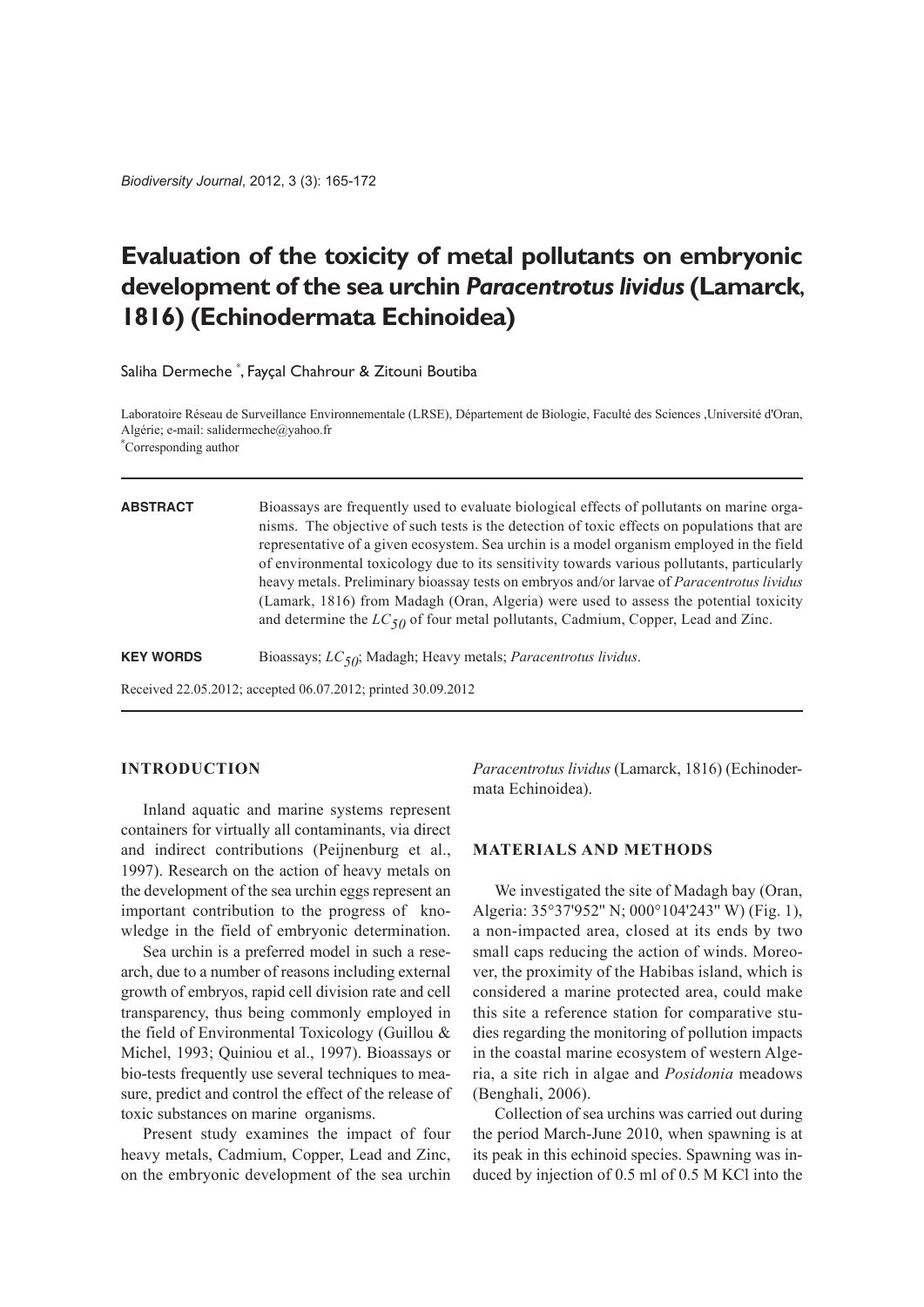

Figure 1. Sampling site: Madagh bay, Oran, Algeria.

coelomic cavity of the sea urchin (Harvey, 1940); the male sex products were recovered "dried" and stored in melting ice. Moreover, sperms of several males were pooled. Females were placed in a 250 ml Erlenmeyer flask containing filtered seawater (FSW) so that the genital pore was in contact with the surface of the water. After spawning, eggs were sieved with a 160 micron sieve and collected in a test tube. Volume was adjusted to 500 ml using FSW and homogenized. Subsequently, the first 100 ml of the solution (containing eggs) was removed and replaced by FSW. This operation was repeated a second time (Dinnel et al., 1988; Quiniou et al., 1999; Guillou et al., 2000).

Once suspensions of gametes were obtained, eggs and sperms were recovered separately in 2 ml of FSW. Fertilization was performed in beakers containing 1500 to 2000 oocytes to which 250 µl of sperm was added. After one hour of contact, we checked the fertilization success under a light microscope. Bioassays were carried out according to Coteur et al. (2003). A 15 well plate was used for each metal pollutant (Cd, Pb, Cu and Zn).

Four different increasing concentrations (10 μg/l; 50 μg/l; 100 μg/l; 200 μg/l) and a control solution (FSW), employed as blank, were used. Each well contained 10 ml of each solution, then 250-300 embryos were transferred to each well and incubated for 72 hours at  $21 \pm 1$  °C.

At the end, larval development was stopped by adding neutral formalin  $(35\%)$  and the percentage of anomalies was determined according to the criteria of Klöckner et al. (1985). Number of malformed eggs/larvae, expressed in percentage, was assessed under the optical microscope by scanning slides containing about 100 eggs each. The number of dead cells was adjusted by the formula: % mortalities corrected =  $(Po - Pt)/(100 - Pt)$ , where Po is the percentage of mortalities observed and Pt is the percentage of mortalities in controls (Abbott, 1975).

Five replicates were performed for each concentration and each metal. The statistical treatment of experimental data was performed by the probit method (Bliss, 1935), which is useful for experiments with reduced number of animals and particularly suitable for research on marine invertebrates, as confirmed by Bendimerad (2000).

#### **resUlts**

The mean percentages of embryonic abnormalities observed in each heavy metal solution  $\pm$  standard deviation are shown in Table 1.

As shown in Table 1, concentrations of 10 μg/l and 50 μg/l determined minor negative effects on larval development. At  $100 \mu g/l$ , the malformation percentage is about double or more (respect to 50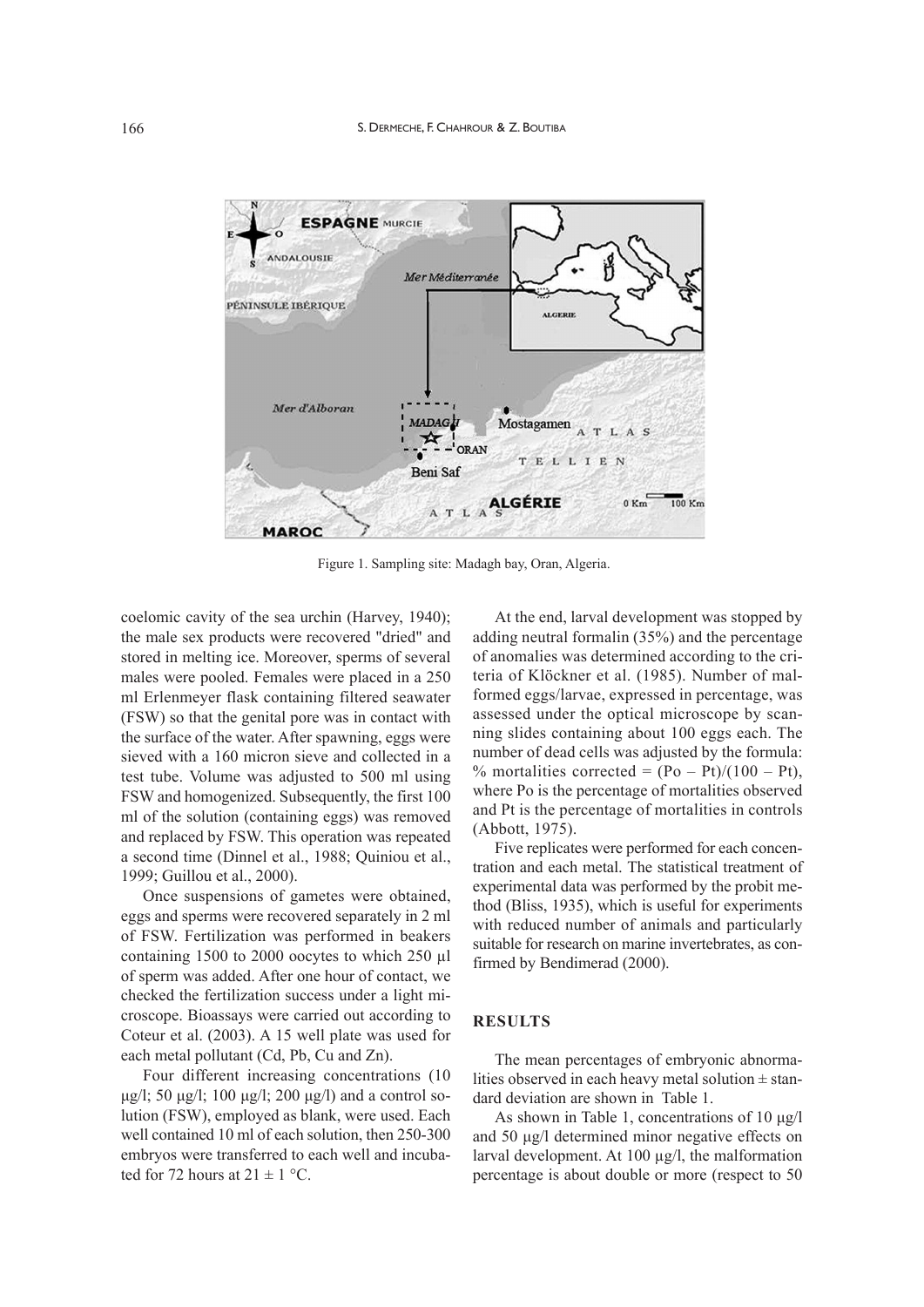| [ $\mu$ g /l]<br>Metals | 10               | 50               | 100               | 200               |
|-------------------------|------------------|------------------|-------------------|-------------------|
| C <sub>d</sub>          | $7.31 \pm 1.84$  | $18.26 \pm 2.97$ | $79.32 \pm 15.38$ | $88.00 \pm 14.60$ |
| Pb                      | $5.00 \pm 1.68$  | $12.20 \pm 7.85$ | $22.40 \pm 7.97$  | $40.33 \pm 4.04$  |
| Cu                      | $5.93 \pm 1.76$  | $28.93 \pm 4.52$ | $41.91 \pm 4.13$  | $52.66 \pm 24.61$ |
| Zn                      | $10.60 \pm 2.70$ | $17 \pm 3.98$    | $36.73 \pm 10.32$ | $40.5 \pm 24.02$  |

Table 1. Mean percentages of abnormal embryos  $\pm$  standard deviation observed in the sea urchin *P. lividus* from Madagh bay (Oran, Algeria) treated with four heavy metal solutions at different concentrations.

μg/l) depending on the metal, in particular, it resulted 79.32% for Cd, 41.91% for Cu, 22.40% for Pb and finally 36.73% for Zn (Figs. 2-5).

Graphs show results we partly expected: the more the concentration increases, the more the percentage of malformations is important, although, surprisingly, percentage of malformations observed after treatment with Cadmium at 200 μg/l is higher (88%) (Fig. 2) than that detected with the other metals: 52.66% (Copper, Fig. 3), 40.33% (Lead, Fig. 4) and 40.50 % (Zinc, Fig. 5).

*LC50*, calculated according to the method of Bliss (1935), resulted 61.65 μg/l for Cd, 158.48 μg/l for Cu, 389.04 μg/l for Zn and 446.68 μg/l for Pb.

## **disCUssion**

Geffard (2001), using Pb solutions at 10  $\mu$ g/l and 50 μg/l, obtained, as percentages of malformations,  $14.8 \pm 6.7\%$  and  $17.2 \pm 3.9\%$ , respectively; whereas, 100% of larvae with abnormalities were observed at 1200 μg/l. The  $LC_{50}$  was 482.0  $\pm$ 101.0  $\mu$ g/l. The  $LC_{50}$  value we found for Pb is 446.68 μg/l. When comparing the two values, they appear to be very similar.

In a previous study, carried out on the same species and in the same biotope, Dermeche (2010) reported, for Cd and Pb solutions at 10 μg/l, percentages of malformations of  $8.33 \pm 0.47\%$  and  $10.66 \pm 0.47\%$ , respectively. At 200 µg/l the percentages passed to 82.33  $\pm$  0.94% and 40.67  $\pm$ 0.94% with a  $LC_{50}$  of 69.18 µg/l for Cadmium and 436.51 μg/l for Lead. Once again, these values are close to the values discussed in the present paper

(61.65 μg/l for Cd and 446.68 μg/l for Pb). Many authors use Zinc and Copper to determine the *LC50* by using the sea urchin larvae. According to Hall & Golding (1998), Ghirardini et al. (2005) reported that a concentration of 30 μg/l of Copper shows a negligible effect, while it takes a concentration of 50 μg/l to observe the first malformed larvae. These results are consistent with those obtained by His et al. (1999) who observed developmental defects after treatment with a Copper solution at 60 μg/l.

Our study gives a percentage of 28.93 of malformations at a concentration of 50 μg/l, a result that remains consistent with results obtained by different authors. Bougis & Corre (1974) suggested that the effect of Copper varies depending on the quality of brood stock. This would explain different results obtained. It is likely that gametes of poor quality are more sensitive to a toxic agent.

Although echinoderms are capable of removing accumulated contaminants, the residence time in the body and the principal mode of elimination appear to depend on the metal (Warnau et al., 1997; Mannaerts, 2007). According to Basuyaux et al. (2009) and Pétinay et al. (2009), larvae can develop up to a Copper concentration of 90 μg/l but malformations start appearing at 50 μg/l. Copper leads to a significant reduction in growth at 30 μg/l with larvae showing spicules reaching  $464 \pm 7$  microns while normal ones generally are up to  $495 \pm 9$  µm. Bielmyer et al. (2005) noted that abnormalities in larval development and, above all, the stop at pluteus stage were manifested at concentrations ranging from 40 to 80  $\mu$ g/l.

According to Fernandez & Beiras (2001), Cd causes 100% of arrest of development of the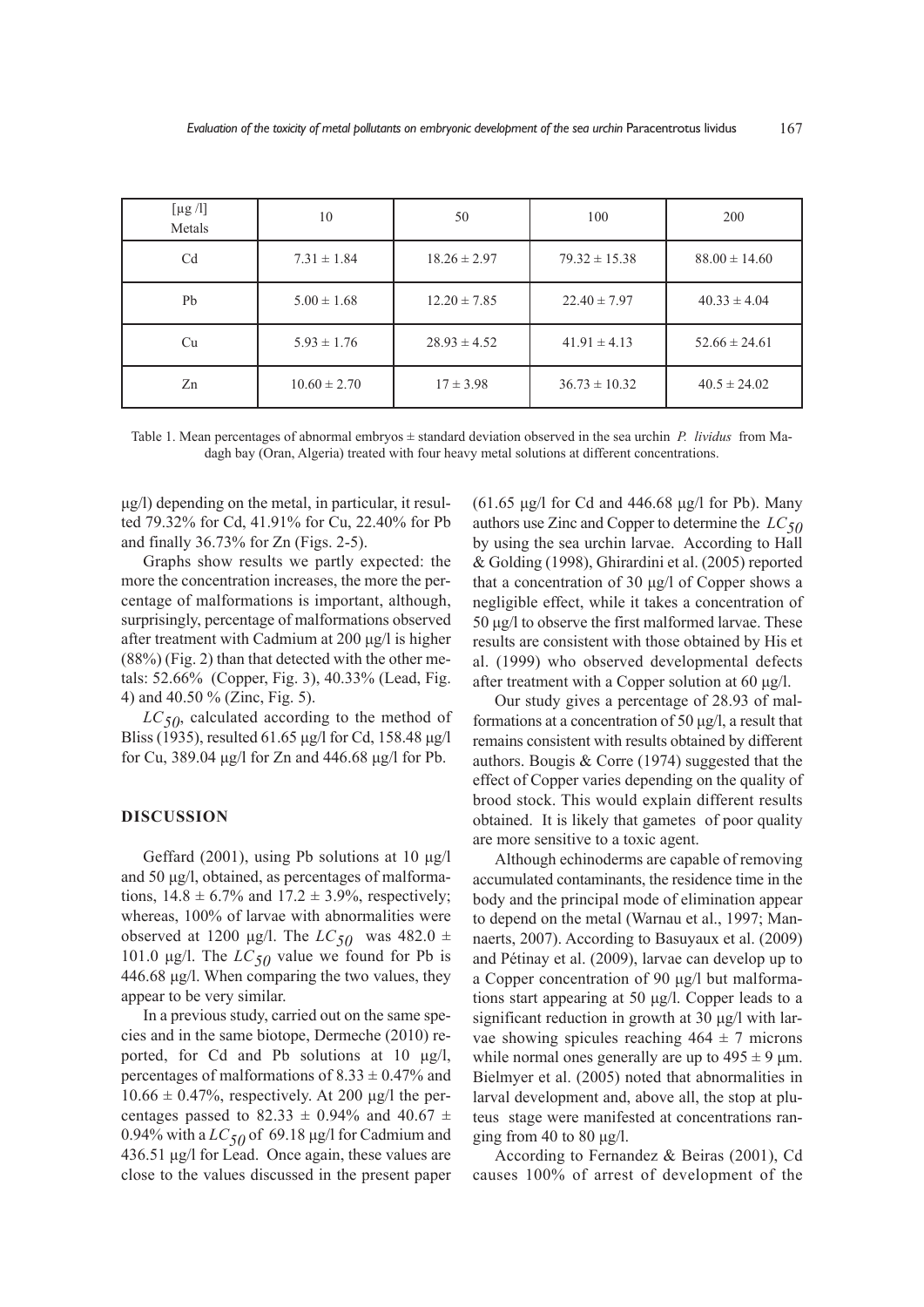

Figure 2. Percentage of deformed and normal larvae of *Paracentrosus lividus* observed after tretament with Cadmium solutions.



Figure 4. Percentage of deformed and normal larvae of *Paracentrosus lividus* observed after treatment with Lead solutions.

pluteus at 16 μg/l and the stop at blastula and gastrula stage at concentrations from 32 to 64 μg/l, respectively. Several studies demonstrated sensitivity of sea urchin embryos to heavy metals solutions in the range of 0.01-0.1 mg/l for Hg and Cu, and 0.1- 10 mg/l for Cd and Pb (Waterman, 1937; Kobayashi, 1981; Carr, 1996; Warnau et al., 1996).

In a Cu solution at 64 μg/l, embryonic development was arrested at gastrula stage, and at morula stage at 128 μg/l. The toxic effects of Zinc on the larval development of sea urchin were as follows: the highest concentration used, 480 μg/l, completely inhibited the embryonic development; at very low concentrations (7.2  $\mu$ g/l) no inhibitory effects were observed at first cleavage or at pluteus formation;



Figure 3. Percentage of deformed and normal larvae of *Paracentrosus lividus* observed after tretament with Copper solutions.



Figure 5. Percentage of deformed and normal larvae of *Paracentrosus lividus* observed after treatment with Zinc solutions.

exogastrula and Apollo-like gastrula were observed at concentrations ranging from 14 to 58 μg/l. At higher concentrations(120 to 240 μg/l), embryonic development and the elevation of the fertilization membrane showed signs of delay and even malformations, as well as polyspermies, permanent blastula, or exogastrula (Kobayashi & Okamura, 2006).

Other metals known to cause exogastrulation in echinoids are: sodium selenite, cobalt chloride, zinc chloride or acetate, nickel, mercury chloride or acetate, the trivalent chromium and manganese chloride (Rulon, 1952; 1956; Timourian, 1968; Timourian & Watchmaker, 1970; Kobayashi, 1971; 1990; Murakami et al., 1976; Pagano et al., 1982;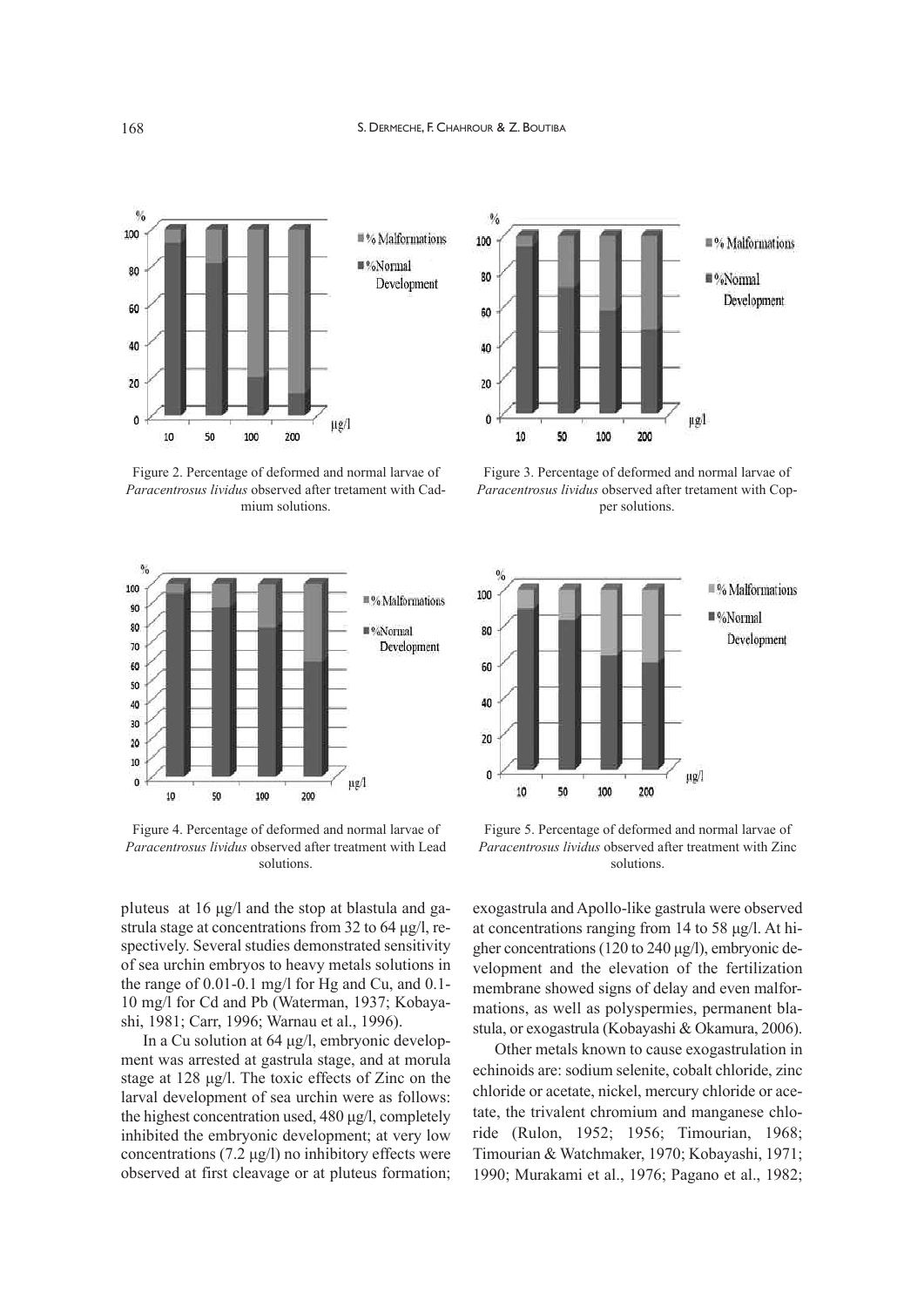| Species                            | Cu               | C <sub>d</sub>         | Pb                  | Zn                    | References               |
|------------------------------------|------------------|------------------------|---------------------|-----------------------|--------------------------|
| Paracentrotus lividus              | $<$ 32 µg/l      | $> 11 \mu g/l$         |                     |                       | Pagano et al., 1986      |
|                                    |                  |                        |                     | $>$ 33 $\mu$ g/l      | Ramachandra et al., 1997 |
|                                    |                  |                        | $0.21 - 0.26$ µg /l |                       | Warnau & Pagano, 1994    |
|                                    |                  |                        | 482.68 $\mu$ g /1   |                       | Geffard, 2001            |
|                                    | $158.48 \mu g/l$ | $61.65 \mu g/l$        | $446.68 \mu g/l$    | $389.04 \text{ µg}$ / | present study            |
| Strongylocentrorus pur-<br>puratus | $6.3 \mu g/l$    |                        | $<$ 9.7 µg/l        |                       | Dinnel, 1990             |
|                                    |                  | $0.5 \mu g/l$          |                     | $23 \mu g/l$          | Ramachandra et al., 1997 |
| Strongylocentrorus<br>intermedius  |                  | $0.5$ to $2.5 \mu g/l$ |                     |                       | Gnezdilova et al., 1985  |
| Arbacia lixula                     |                  |                        |                     | $10-100 \mu g/l$      | Castagna et al., 1981    |

Table 2. Toxicity (*LC50*) of heavy metal (Cd, Cu, Pb, Zn) solutions at different concentrations for different sea urchin species from the Mediterranean.

Mitsunaga & Yasumasu, 1984; Vaschenko et al., 1994); according to Lallier (1955) and Timourian (1968), skeletal malformations of pluteus were caused by Zinc whereas delay in skeletal development was always caused by Cadmium and Cobalt (Kobayashi, 1990; Mannaerts, 2007).

King & Riddle (2001) showed that exposure of *Sterechinus neumayeri* embryos to various concentrations of Copper caused significant damages to the development at different stages and, particularly, at the stage of blastula; moreover, significant abnormalities were observed at a concentration of 4-5 μg/l. High mortality of embryos was estimated at a concentration of 16 μg/l, and abnormalities were observed at a concentration of 32 μg/l; a Copper concentration of 11.4 μg/l caused 50% of developmental abnormalities after 6 to 8 days of exposure.

Radenac et al. (2001) reported, for Cu solutions at 50 μg/l, about 36.9% of malformations which approximates the results (28.93%) observed, for the same concentration, in this study; however, at 100 μg/l this rate reached 99.80% which exceeds our result (41.91%); 100% of larval malformations were obtained at 250 μg/l while our study showed 52.66% of malformations at 200 μg/l. For Pb solutions, at 250 μg/l, a high percentage (96.6%) of malformation was reported. On the contrary, in our study, at 200 μg/l, we obtained only 40.33% of malformations. These results seem to suggest a different sensitivity of different species to heavy pollutants; concerning Zn, our results are coherent with those of Radenac et al. (2001).

## **ConClUsions**

Considering different stages of development of *P. lividus*, embryos and larvae were found to be the most sensitive and best suited to study heavy metal toxicity. Moreover, they can be used when testing short (embryotoxicity) and long-term (larval growth) issues. Information reported in this study show that responses are indicative of embryo sensitivity. *P. lividus* fulfills the characteristics of a good indicator species as accumulative bio-indicator of the health of a given environment.

Cadmium, Copper, Lead and Zinc are considered among the most toxic and persistent pollutants, with a very long biological half-life (16 to 33 years) leading to accumulation in organs (Guthrie & Perry, 1980). It is therefore an urgent need for further research and adequate scientific-environmental strategies to encourage studies of this type and use the results for the management of harmful polluting sources.

## **reFerenCes**

Abbott W.S., 1975. A method of computing effectiveness of insecticide. Journal of Economic Entomology, 18: 265-267.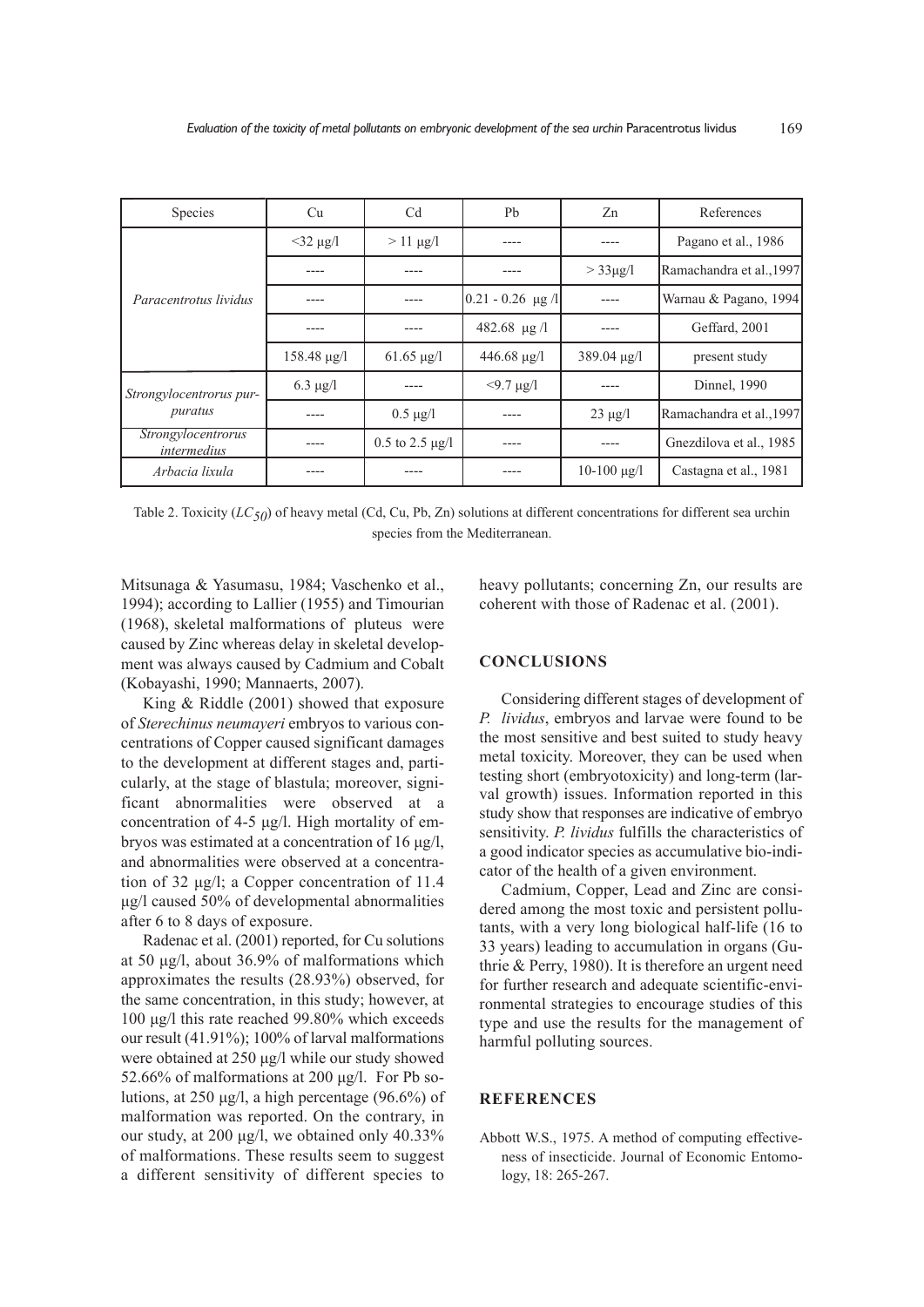- Bendimerad M.E.A., 2000. Effets de la pollution cadmique sur une population de moules *Mytilus galloprovincialis* (Lamarck, 1816) - Notions de bioassai. Thèse Mag. LRSE. Biol. Poll. Mar. Université d'Oran, 116 pp.
- Bliss C.I., 1935. The calculation of the dosage mortality curve. Annals of Applied Biology, 22: 134-167.
- Benghali S.M.A., 2006. Biosurveillance de la pollution marine au niveau de la côte occidentale algérienne par la mesure de l'activité de l'acétylcholinésterase chez la moule *Mytilus galloprovincialis*, l'oursin *Paracentrotus lividus* et la patelle *Patella coerulea*. Thèse. Mag. LRSE. Biol. Poll. Mar. Université d'Oran, 89 pp.
- Bielmyer G.K., Brix K.V., Capo T.R. & Grosell M., 2005. The effects of metals on embryo-larval and adult life stages of the sea urchin, *Diadema antillarum*. Aquatic Toxicology, 74: 254-263.
- Bougis P. & Corre M.-C., 1974. On a variation in sensitivity to copper larvae of the sea urchin *Paracentrotus lividus.* Comptes rendus de l'Académie des Science Paris D, 279: 1301-1303.
- Basuyaux O., Chestnut C. & Pétinay S., 2009. Standardization of larval development of the sea urchin *Paracentrotus lividus* in assessing the quality of seawater. Blainville sur mer, France. Flight, 332: 1104-1114.
- Castagna A., Sinatra F., Scalia M. & Capodicasa V., 1981. Observations of the effect of zinc on the gametes and various development phases of *Arbacia lixula*. Marine Biology, 614: 285-289.
- Carr R.S, Chapman D.C., Howard C.L. & Biedenbach J., 1996. Sediment Quality Triad assessment survey in Galvestone Bay, Texas system. Ecotoxicology, 5: 1-25.
- Coteur G., Gosselin P., Wantier P., Chambost-Manciet Y., Danis B., Pernet Ph., Warnau M. & Dubois Ph., 2003. Echinoderms as bioindicators, bioassays and assessment tools of sediment impact-associated metals and PCBs in the North Sea. Archives of Environmental Contamination and Toxicology, 45: 190-202.
- Dinnel P.A., Pagano G.G. & Oshida P.S., 1988. A sea urchin test system for marine environmental monitoring. In: Burke R.D., Mladenov P.V., Lambeet P. & Parsley R.L. (eds.), Echinoderm Biology, Balkema, Rotterdam, pp. 157-178.
- Dinnel P.A., 1990. Summary of toxicity testing with sea urchin and sand dollar embryos. In: Culture and toxicity testing of West Coast marine organisms. Chapman G.A. (ed.). Proceedings of a workshop, February 27-28, Sacramento, CA. US EPA, Newport, OR, p. 55-62.
- Dermeche. S., 2010. Indices physiologiques, bioessais et dosage des métaux lourds chez l'oursin comestible *Paracentrotus lividus* (Lamarck, 1816) de la côte oranaise (ouest Algerien). These . Doc. Univ. Oran. LRSE, 137 pp.
- Fernandez N. & Beiras R., 2001. Combined Toxicity of Dissolved Mercury with Copper, Lead and Cadmium on Embryogenesis and Early Larval Growth of the *Paracentrotus lividus* Sea-Urchin. Ecotoxicology, 10: 263-271.
- Geffard, O., 2001. Potential toxicity of contaminated marine and estuarine sediments: Chemical and Biological Assessment, Bioavailability of sedimentary contaminants. Thesis Doct. Université de Bordeaux I, 328 pp.
- Ghirardini A., Volpi A., Novelli Arizzi A., Losso C. & Ghetti P.F., 2005. Sperm cell and embryo toxicity tests using the sea urchin *Paracentrotus lividus* (LMK). In: Techniques in Aquatic Toxicity, Vol. II. Ostrander G.K. (ed.) CRC Press, Danvers: 147-168.
- Guillou M. & Michel C., 1993. Reproduction and growth of *Sphaerechinus granularis* (Echinodermata: Echinoidea) in southern Brittany. Journal of the Marine Biological Association of the United Kingdom, 73: 179-193.
- Guillou B., Quiniou E., Huart B. & Pagano G., 2000. Comparison of embryonic development and metal contamination in several populations of the sea urchin *Sphaerechinus granulari*s (Lamarck) exposed to anthropogenic pollution. Archives of Environmental Contamination and Toxicology, 39: 337-344.
- Guthrie F.E & Perry J., 1980. Introduction to environmental toxicology. Blackwell Scientific publication, 484 pp.
- Gnezdilova S.M, Khristoforova N.K. & Lipina I.G., 1985. Gonadotoxic and embryotoxic effects of cadmium in sea urchins. Symposia Biologica Hungarica, 29: 239- 251.
- Hall J.A. & Golding L.A., 1998. Marine sand dollar embryo (*Fellaster zealandiae*) short-term chronic toxicity test protocol. Niwa Taihoro Nukurangi, MFE80205. Appendix 2, 40 pp.
- Harvey E.B., 1940. KCl method. Biological Bulletin, Marine Biological Laboratory, Woods Hole, 79: 363.
- His E., Beiras R. & Seaman M.N.L., 1999. The assessment of marine pollution. Bioassays with bivalve embryos and larvae. Advances in Marine Biology, 37: 1-178.
- King C.K. & Riddle M.J., 2001. Effects of metal contaminations on the development of the common Antartic sea urchin *Sterechinus neumayeri* and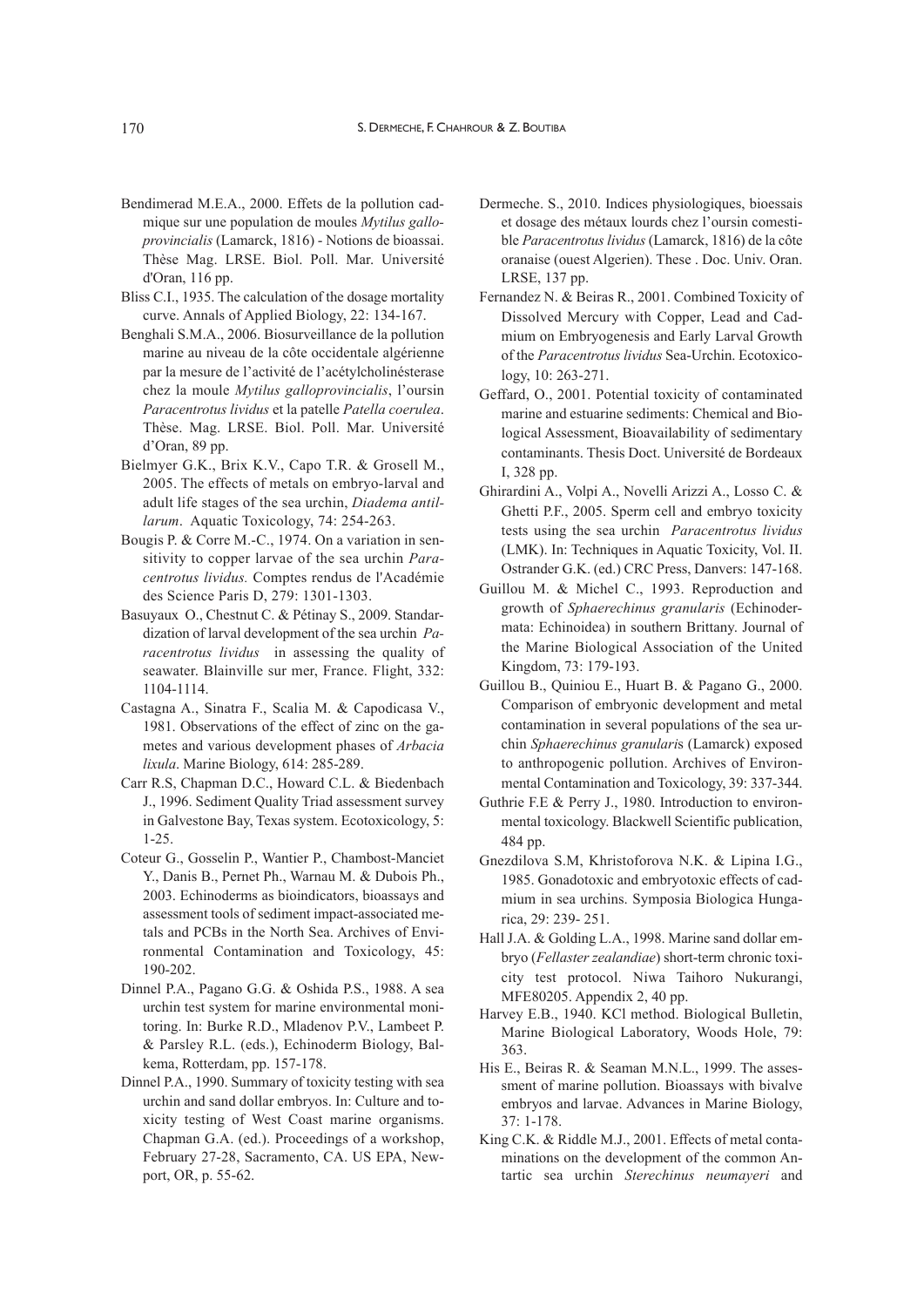comparisons of sensitivity with tropical and temperate echinoids. Australia, 215: 143-154.

- Klöckner K., Roshental H. & Willfuhr J., 1985. Invertebrate bioassay with North Sea water samples: Structural effects on embryos and larvae of serpulids oyster and sea urchins. HelgolNnder Meeresuntersuchungen, 39: 1-19.
- Kobayashi N., 1971. Fertilized sea urchin eggs as an indicatory materials for marine pollution bioassay, preliminary experiment. Publications of the Seto Marine Biological Laboratory, 18: 379-406.
- Kobayashi N., 1981. Comparative toxicity of various chemicals, oil extracts and oil dispersant extracts to Canadian and Japanese sea urchin eggs. Publications of the Seto Marine Biology Laboratory, 26 (1/3): 123–133.
- Kobayashi N., 1990. Marine pollution bioassay by sea urchin eggs, attempt to enhance sensitivity. Publications of the Seto Marine Biology Laboratory, 34: 225–237.
- Kobayashi N. & Okamura H., 2006. Effects of heavy metals on sea urchin embryo development. Part 2. Interactive toxic effects of heavy metals in synthetic mine effluents. Chemosphere, 61: 1198-1203.
- Lallier R., 1955. Effets des ions zinc et cadmium sur le développement de l'oeuf de l'oursin *Paracentrotus lividus*. Archives de Biologie, Liége et Paris, 66: 75- 102.
- Mannaerts G., 2007. Effects of heavy metals on the morphology and mechanics of echinoid spines *Echinus acutus*. Submission to the graduation degree in Biology and Animal Biology direction, p. 31-35.
- Murakami T.H., Hayakawa M., Fujii T., Ara T., Itami Y., Kishida A., Nishida I., 1976. The effects of heavy metals on developing sea urchin eggs. Okayama Igakkai Zasshi, 88: 39-50.
- Mitsunaga K. & Yasumasu I. 1984. Stage specific effects of  $Zn^{2+}$  on sea urchin embryogenesis. Development, Growth & Differentiation, 26: 317-327.
- Pagano G., Esposito A. & Giordano G., 1982. Fertilization and Larval development in sea urchins following exposure of gametes and embryos to cadmium. Archives of Environmental Contamination and Toxicology, 11: 45-55.
- Pagano G., Cipollaro M., Corsale G., Esposito A., Giordano G., Ragussi E. & Trieff N.M., 1986. Community Toxicity Testing, ASTM, STP. In: The sea urchin: bioassay for the assessment of damage from environmental contaminants. Cairns J. (ed.). American Society for Testing And materials. Philadelphia, USA, p. 66-92.
- Peijnenburg W., Posthuma L., Eijsackers H. & Allen H., 1997. A conceptual framework for implemen-

tation of bioavailability of metals for environmental management purposes. Ecotoxicology and Environmental Safety, 37: 163-172.

- Pétinay S., Chataigner C. & Basuyaux O., 2009. Standardization of larval development of the sea urchin, *Paracentrotus lividus*, as tool for the assessment of sea water quality. Comptes Rendus Biologies, 332: 1104-1114.
- Quiniou F., Judas A. & et Lesquer-André E., 1997. Toxicité potentielle des eaux et des sédiments des principaux estuaires de la rade de Brest évaluée par deux bio-essais. Annales de l'Institut océanographique, 73: 35-48.
- Quiniou F., Guillou M. & Judas A., 1999. Arrest and delay in embryonic development in sea urchin populations of the Bay of Brest (Brittany, France); link with environmental factors. Marine Pollution Bulletin, 38: 401-406.
- Radenac G., Fichet D. & Miramand P., 2001. Bioaccumulation and toxicity of four dissolved metals in *Paracentrotus lividus* sea-urchin embryo. Marine Environmental Research, 51: 151-166.
- Ramachandra S., Patel T.R. & Colbo M.H., 1997. Effect of copper and cadmium on three Malaysian tropical estuarine invertebrate larvae. Ecotoxicology and Environmental Safety, 36: 183-188.
- Rulon O., 1952. The modification of development patterns in the sand dollar by sodium selenite. Physiological Zoology, 25: 333- 346.
- Rulon O., 1956. Effects of cobalt chloride on development in the sand dollar. Physiological Zoology, 29: 51-63.
- Timourian H., 1968. The effects of zinc on sea urchin morphogenesis. The Journal of Experimental Zoology, 169: 121-132.
- Timourian H. & Watchmaker G., 1970. Nickel uptake by sea urchin embryos and their subsequent change. The Journal of Experimental Zoology, 182: 379- 387.
- Vaschenko M.A., Zhadan P.M., Malakhov V.V. & Medvedeva L.A., 1995. Toxic effects of mercury chloride on gametes and embryos in the sea urchin *Strongylocentrotus intermedius*. Russian Journal of Marine Biology, 21: 300-307.
- Warnau M. & Pagano G., 1994. Developmental toxicity of PbCl 2 in the echinoid *Paracentrotus lividus* (Echinodermata). Bulletin of Environmental Contamination and Toxicology, 53: 434-441.
- Warnau M., Lacarino M., De Biase A., Temara A., Jangoux M., Dubois P. & Pagano G., 1996. Spermiotoxicity and embryotoxicity of heavy metals in the echinoid *Paracentrotus lividus*. Environmental Toxicology and Chemistry, 15: 1931-1936.